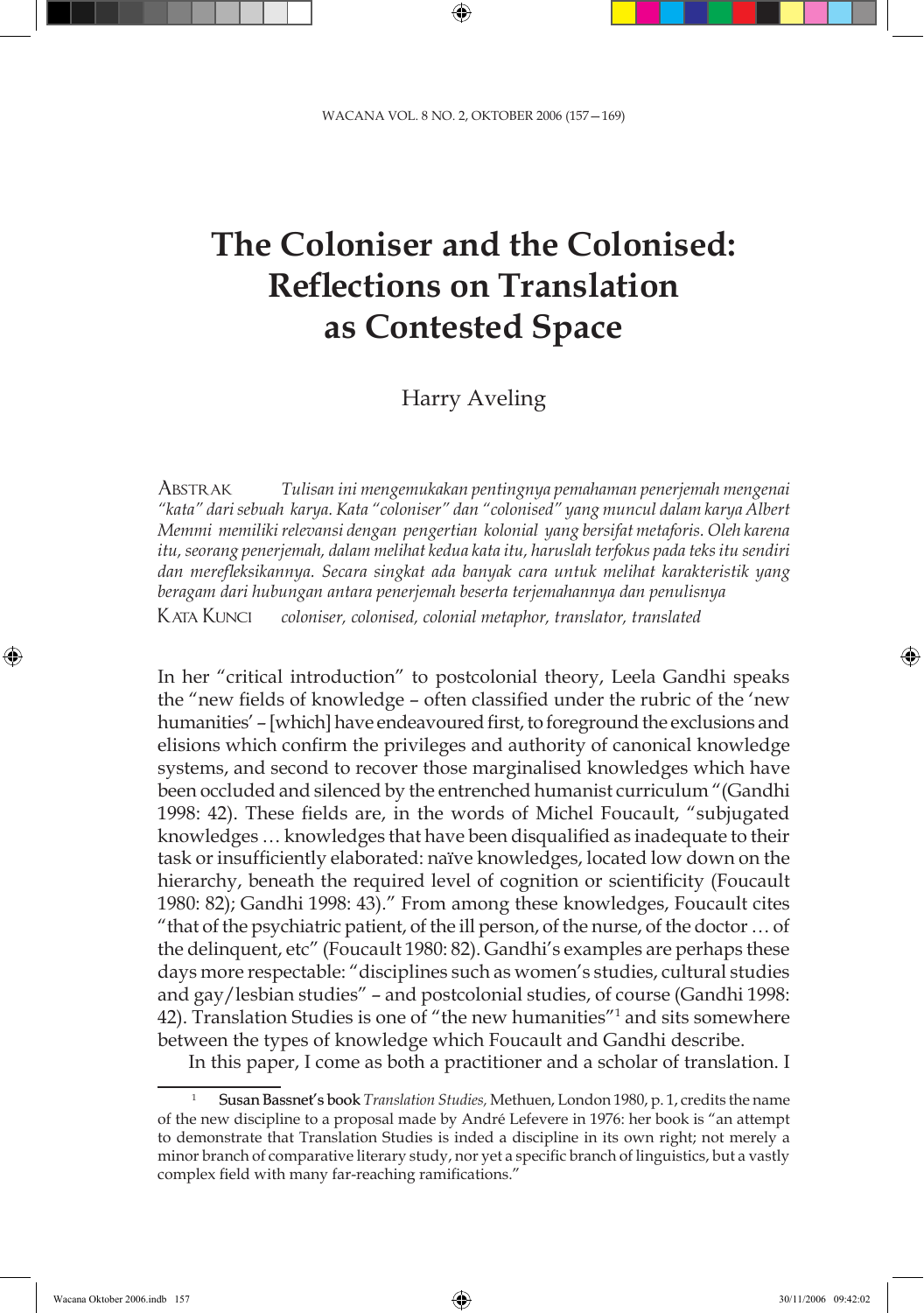have translated extensively from Indonesian and Malay, co-translated from Hindi, and have done some preliminary work on Francophone Vietnamese writing. Here, I am interested in using Albert Memmi's book, *The Colonizer and the Colonized,* as providing a metaphor which might be useful for thinking about the act of translation and its problems.

## Albert Memmi

Albert Memmi was born in Tunisia in 1920, a Jew in a predominantly Muslim French colony. His father was a saddler. Memmi's maternal language was Arabic. He was educated firstly in a rabbinical school, then at the Alliance israélite, and finally at a French high school in Tunisia. His studies at the University of Algiers were interrupted by the Second World War, when he was interned in a forced-labour camp in 1943, but he later proceeded to the Sorbonne, receiving his agrégation in philosophy. Returning to Tunisia, with a French wife, he began work in the field of child psychology and campaigned actively for Tunisian independence as editor of the literary page of the Tunisian daily *L'Action*. After Tunisia acquired its independence in September 1956, he settled permanently in Paris, where he subsequently divided his time between academic work and writing.

Memmi has written five novels, *La Statue de sel* (1953), *Agar* (1955), *Le Scorpion* (1969), *Le Désert* (1977), and *Le Pharoan* (1989), as well as a collection of poetry, *Le Mirliton du Ciel* (1990). His most influential work is the essay *Portrait du Colonisé précédé du Portrait du Colonisateur* (A Portrait of the Colonized, preceded by a Portrait of The Coloniser)*,* first published in 1957 and translated into English by Howard Greenfield in 1965. Memmi has also published other studies,including *Portrait d'un Juif* (1962), *La Libération du Juif* (1966), *L'Homme Dominé* (1968), *La Dépendance* (1979) and *Le Racisme* (1982). He is the subject of two volumes of interviews, *Entretien* (1975) and *La Terre intérieure*  (1976); and has also edited two anthologies of North African Francophone writing: *L'Anthologie des écrivains maghrébins d'expression française* (1964) and *L'Anthologie des écrivains française du Maghreb* (1969) (Monego 1984: 91—93); D*éjeux 1973: 303*—304).

In describing his own life in *La Terre intérieure,* Memmi says: "This will be, in sum, the history of a certain type of provincial Frenchman, who earned the necessary capital with which he was able to lead an acceptable life. There is nothing more to add but the date of my death …". But, in fact, he continues: "it is not that simple; there was also colonisation, the war, decolonisation … Let me say things differently: I was the first son in a family which had eight children; my father, a saddle-maker, had some difficulty in earning enough to procure what we needed. We were thoroughly Jewish in an Arabic country which, even if the land was a French protectorate, still created many difficulties. Finally, we were Tunisians, both colonised and belonging to the second zone of France. I always wanted to write, I'm sure of that. Always, through every difficulty, the experience of being humiliated, the daily witnessing of injustice, the atrocious brutality of modern warfare, the

⊕

↔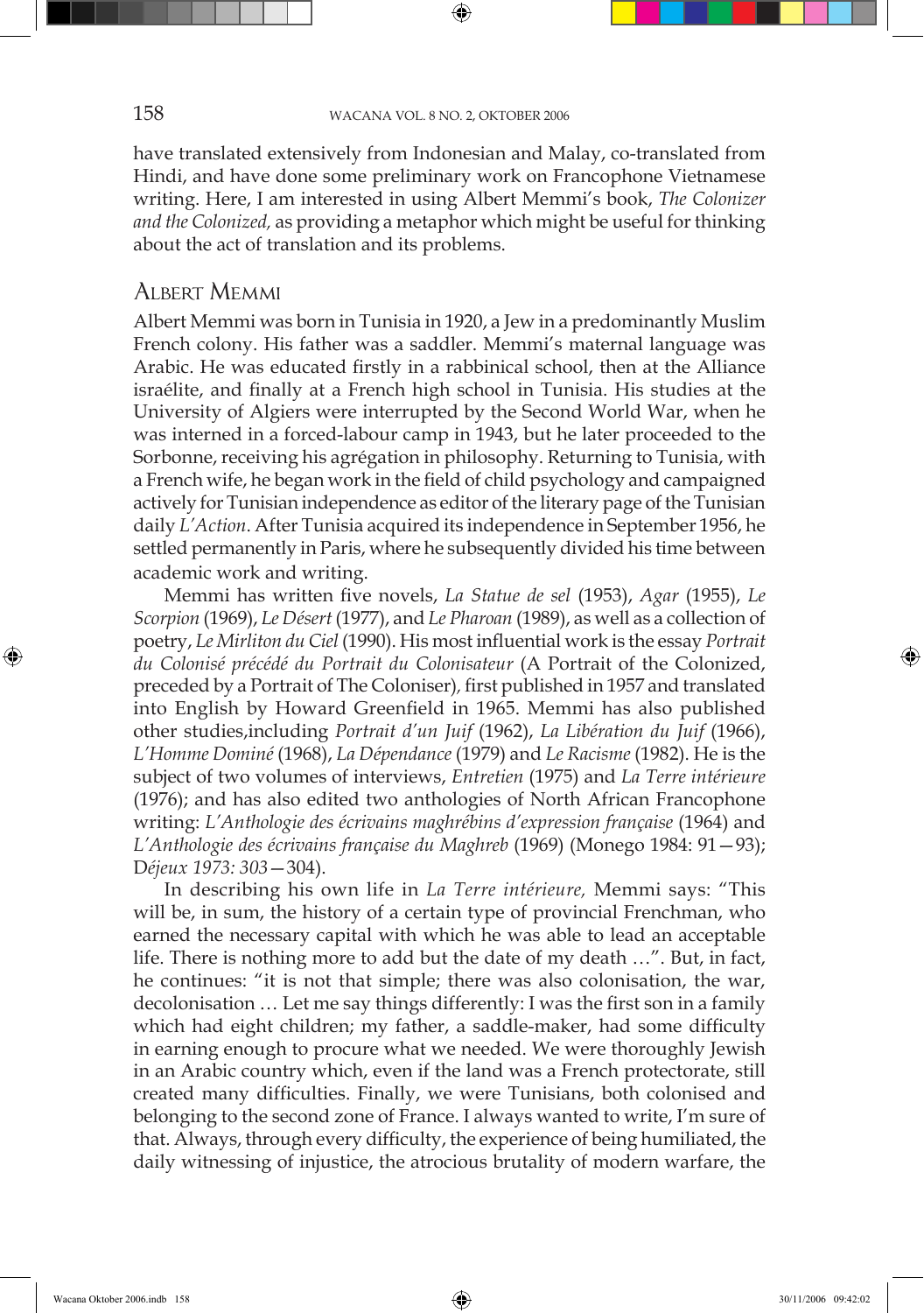German occupation, the extraordinary historical surprise of decolonisation, my journeys throughout the world, where I was exposed to other situations, discovered other itineraries similar to my own, has all made me a polemical writer (*un écrivain de combat*). Finally, in that regard, I have said almost all that I would like to say: I would like to return permanently to writing fiction, to the novel. Let us add, for the sake of completeness, that I would have liked to have been a physician or a priest … But I was required to study to become a professor; very well, I have learned to love this trade, I feel comfortable in it, and I can write a little almost every day …" (Memmi 1985: 216—217).

## The Colonizer and the Colonized

As a writer, Memmi has been associated with the "Generation of 1952", described by Joan Monego as "the first generation of accomplished Maghrebian writers (Memmi 1984: 21); (Ibnlfassi 1996: 11—30)." Memmi says of these writers in his introduction to *L'Anthologie des écrivains maghrébins d'expression française*: "For the first time, North Africa can be seen to take itself on. Accepted, assumed, or discussed, she ceases to be a simple décor or a geographic accident. These new authors are at grips with their country as with the essential of themselves … It was necessary to dare at last to grasp at one's own life, at that of one's fellow citizens, at the relations with the colonizer. It was necessary, in sum, to discover and affront one's veritable domain, one's specific object. And that isn't to be taken for granted when one has lost the habit of disposing of one's own destiny" (Memmi 1984: 20 – 21).

In the 1965 Preface to *The Coloniser and the Colonised*, Memmi similarly suggests that: "I undertook this inventory of conditions of colonized people mainly in order to understand myself and to identify my place in the society of other men" (p. 4). His conclusions are given briefly in this opening preface and worth summarising here. At the heart of the colonial relationship is the economic privilege of the coloniser. The deprivations of the colonized – his daily humiliation and objective subjugation – are the almost direct result of the colonizer's advantages (p. 8). The relationship is, thus, one of "implacable dependence", which has "molded their respective characters and dictated their conduct". Nevertheless: "Just as there was an obvious logic in the reciprocal behavior of the two colonial partners, another mechanism, proceeding from the first, would lead, I believed, inexorably to the decomposition of this dependence" (p. 5). Memmi concludes: "It was probably sufficient to describe with precision the facts of colonization, the manner in which the colonizer was bound to act, the slow and inevitable destruction of the colonized, to bring to light the absolute iniquity of colonization; and at the same time, to unveil the fundamental instability of it and predict its demise" (p. 13).

As a postwar commentator on French colonialism, Memmi's work is contemporary with that of Franz Fanon, a physician from Martinique, and (Dominique) O. Mannoni, an Italian psychologist practising in Madagascar. He has a similar interest to them in the emotional consequences of oppression, and especially the factor of dependence. Here I wish simply to describe the rest of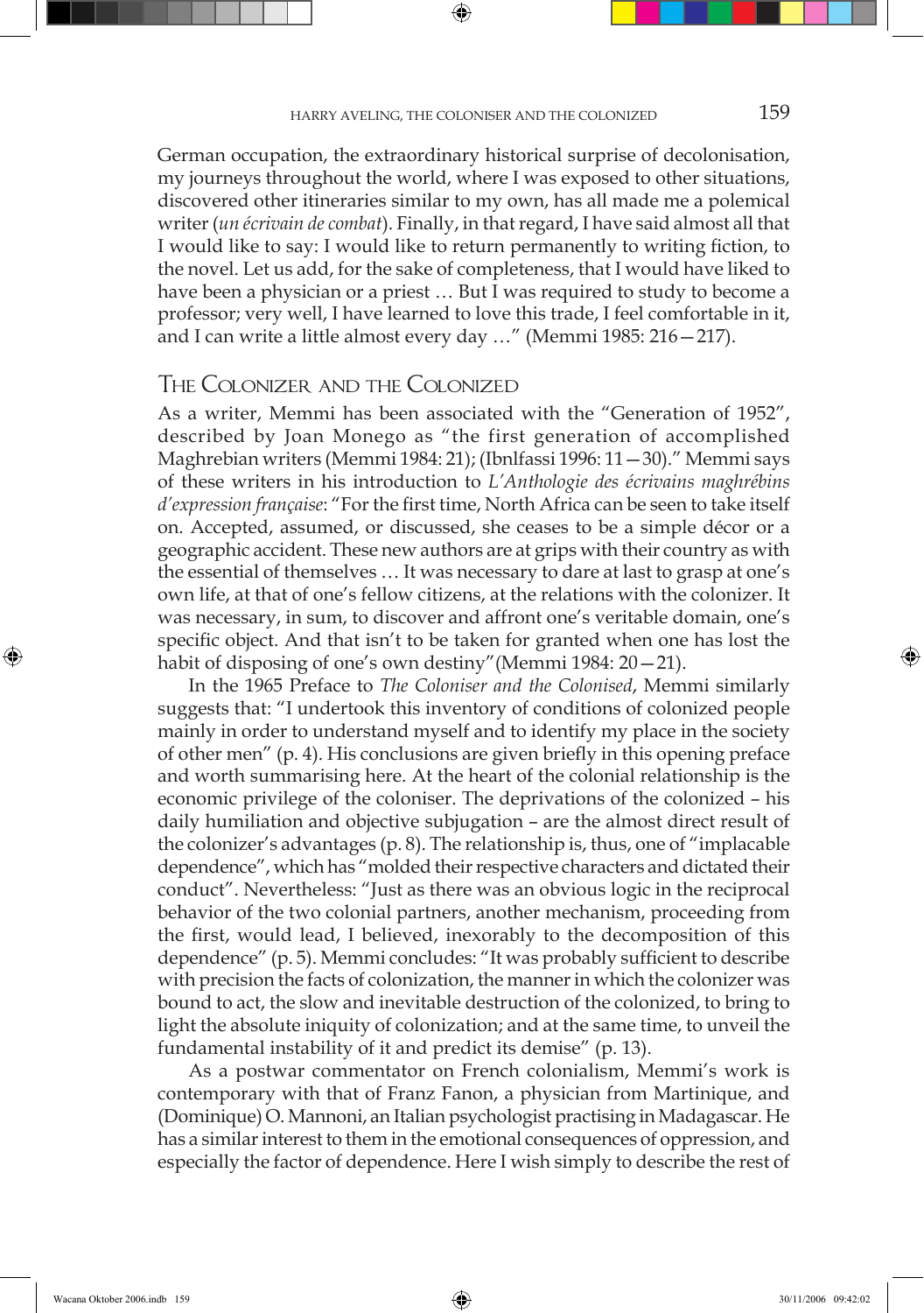Memmi's book in brief detail, before I look for the possible parallels between the colonized and the colonized, and the translator and the translated.

## The Colonist

Part One of *The Coloniser and the Colonised* presents a "Portrait of the Colonizer". Memmi opens with a paragraph drawn straight from the French equivalent of the *Boys Own Paper*: "We sometimes enjoy picturing the colonizer as a tall man, bronzed by the sun, wearing Wellington boots, proudly leaning on a shovel – as he rivets his gaze far away on the horizon of his land. When not engaged in battles against nature, we think of him laboring selflessly for mankind, attending the sick, and spreading culture to the nonliterate. In other words, his pose is one of a noble adventurer, a righteous pioneer" (p. 47).

Such a picture of "the cultural and moral mission" of the colonist "is no longer tenable" – if it ever was (p. 47). The colonist's major motive is economic: "a colony [is] a place where one earns more and spends less" (p. 48). His position (Memmi uses the masculine pronoun throughout) has a "double illegitimacy": "he has succeeded not merely in creating a place for himself but also in taking away that of the inhabitant, granting himself astounding privileges to the detriment of those rightfully entitled to them" (p. 53).

Memmi's next chapters deal respectively with "The colonizer who refuses" and "The colonizer who accepts". The colonizer who refuses is "astonished by the large number of beggars, the children wandering about half-naked, trachoma, etc., ill at ease before such obvious organization of injustice, revolted by the cynicism of his fellow citizens" (p. 63). If he does not immediately return home, "he lives his life under the sign of a contradiction which looms at every step, depriving him of all coherence and tranquillity" (p. 64). Renouncing a part of himself, he will also discovers that: "if the colonized have justice on their side, if he can go so far as to give them his approval and even his assistance, his solidarity stops here; he is not one of them and has no desire to be one" (p. 67).

Having set aside "both the problem of his own privileges and that of his emotional difficulties, only his ideological and political attitudes remain to be considered" (p. 71, punctuation modified). Memmi suggests that the dissident colonist's attitudes ("political democracy and freedom, economic democracy and justice, rejection of racist xenophobia and universality, material and spiritual progress", p. 78) are not always important to those with whom he seeks to identify himself. They, perhaps, "aspire to be religious", or "show no concern for individual freedom" (p. 76). Ultimately, they do not "love" him (p. 81); they "are "not his people and never will be" (p. 83), and "he will go on being what he is, with his language intact and his cultural traditions dominating" (p. 84). Eventually, everything will confirm "his solitude, bewilderment and ineffectiveness" (p. 87) before he is finally reduced to silence (p. 88).

"The colonizer who accepts" confirms and affirms the colonial relationship. He is, no doubt, "mediocre" enough to persist (p. 92); conservative in his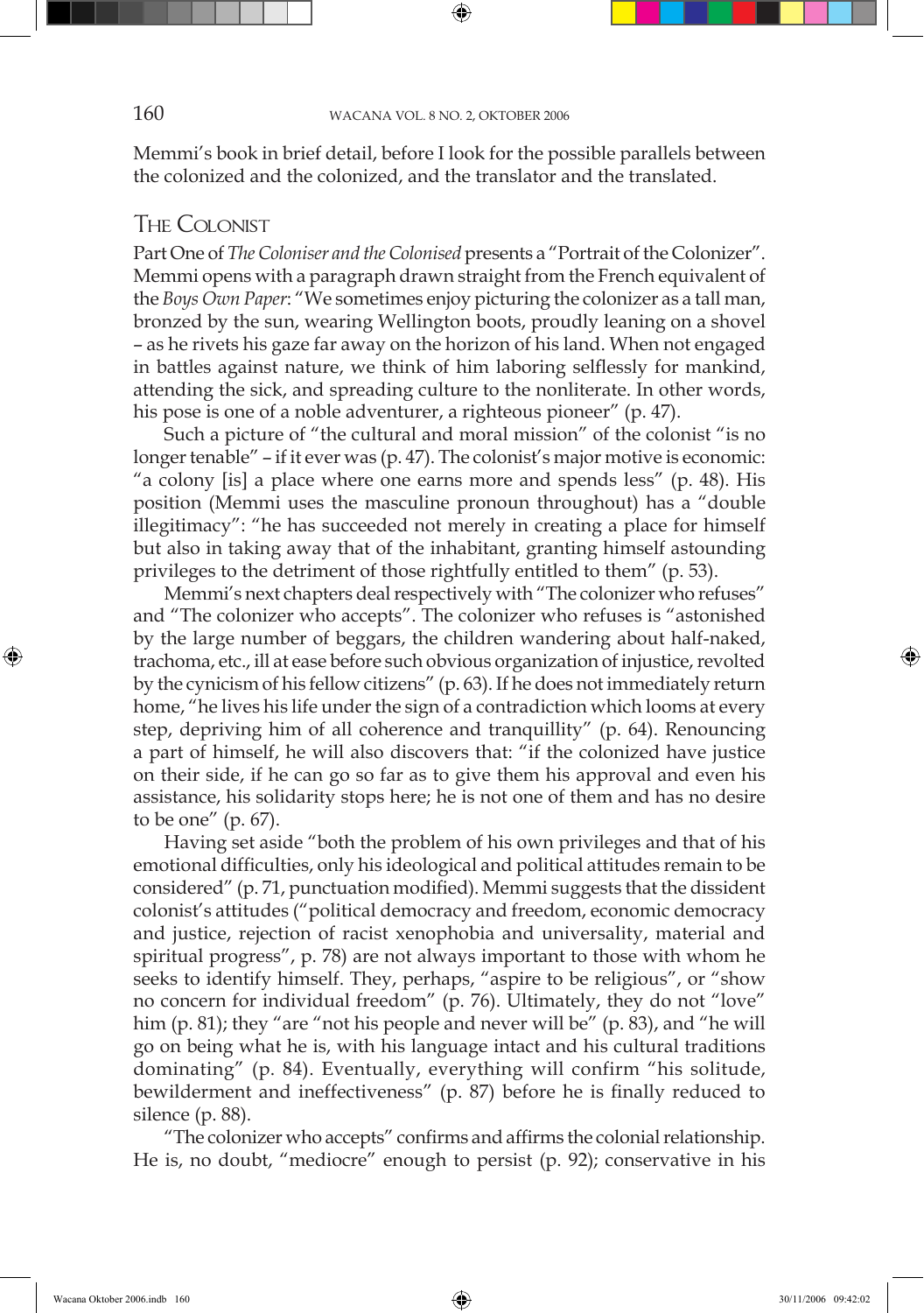politics; able to "approve discrimination and the codification of injustice" (p. 99); and faithful to the memory of his homeland (p. 105), to which, however, he also feels superior (pp. 108-9). Racism is "the consubstantial part" of colonialism (p. 118). It requires: "one, the gulf between the culture of the colonialist and the colonized; two, the exploitation of these differences for the benefit of the colonialist; three, the use of these supposed differences as standards of absolute fact" (p. 115). The "final act of distortion" is that: "Custodian of the values of civilization and history, he accomplishes a mission; he has the immense merit of bringing light to the colonized's ignominious darkness. The fact that his role brings him privileges and respect is only justice; colonization is legitimate in every sense and with all its consequences" – there will be no end to his domination. In this "new moral order", "he has no duties and the colonized have no rights" (p. 120).

## The Colonized

Part Two of *The Coloniser and the Colonised* also begins with an image, a "Mythical portrait of the colonized". The colonized is, of course, "lazy" (p. 123) and "a weakling" (p. 125), and so on – all these are "negations" which are considered to be the result of psychological or ethical inadequacy (p. 128). The colonized is further depersonalized by "the mark of the plural" – the indiscriminate use of the pronoun "they" ("They are all this." "They are all the same", p. 129). Finally, the colonized is not free, and certainly "not free to choose between being colonized or not being colonized" (p. 130). In these ways, the colonized becomes an object, existing only as "a function of the needs of the colonizer" (p. 130).

These definitions confine the colonized to acting in what Memmi next describes as "situations of inadequacy". These situations are characterized by the destruction of the colonized's sense of history (p. 136) and the "mummification of the colonized society" (p. 142); by the lack of contemporary power and community (p. 139); as well as by the loss of a living language (p. 150) and a living literature (p. 152).

The colonized has "two answers" to his oppression. The first is assimilation, which can only "meet with disdain from the colonial masters" (168), because its only outcome would be the end of the colonial relationship – which the colonialist would never allow (pp. 170-1). The other is revolt, beginning with the creation of a "counter-mythology" in which everything in his own culture "is good, everything must be retained among his customs and traditions, his actions and plans; even the anachronous or disorderly, the immoral or mistaken. Everything is justified because everything can be explained" (p. 183).

In *The Wretched of the Earth,* Fanon insists that "decolonization is always a violent process (Fannon 1969: 27; Alessandrini 1999: 235—237). Memmi's sense of what comes after colonization is more moderate, perhaps more existentialist. In his Conclusion, he suggests, firstly, that: "Having abandoned the colonial framework, it is important for all of us to discover a new way

Wacana Oktober 2006.indb 161 30/11/2006 09:42:02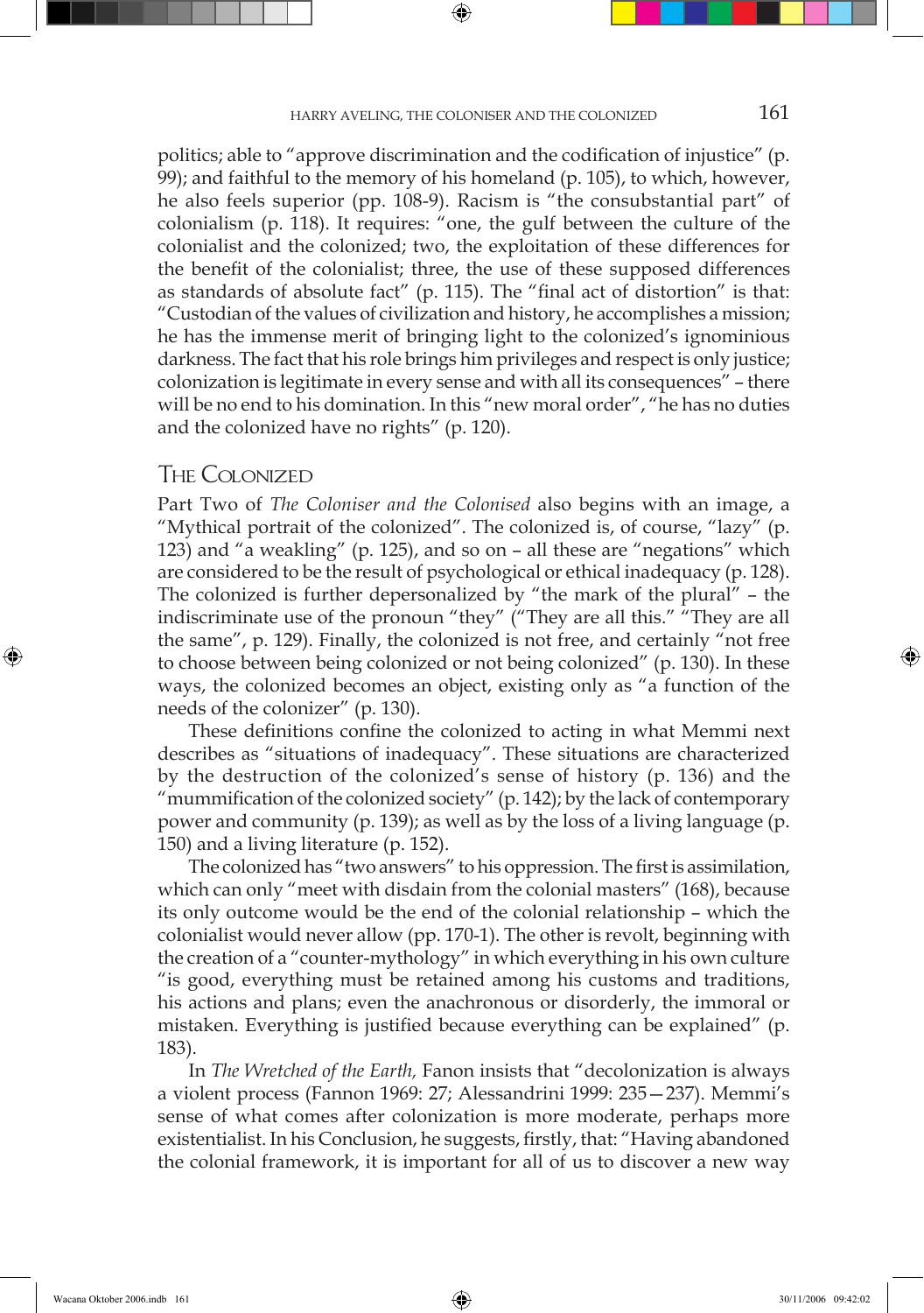#### 162 WACANA VOL. 8 NO. 2, OKTOBER 2006

⊕

of living with that relationship. I am one of those who believe that to find a new order of things with Europe means putting a new order in oneself" (pp. 190-1). Memmi does say that "To live, the colonized needs to do away with colonization." But, more subtly, he immediately continues: "To become a man, he must do away with the colonized being he has become" (p. 195). To become "a whole and free man" (p. 197), enjoying "complete liberation" (p. 195), "he must conquer himself and be free in relation to [the] nation … [and] the religion of the group" (p. 196). Then at last he will become "a man like any other" (p. 197).

### The Translator and the Translated

These myths of power, the dominance of the colonialist and the dependence of the colonized potentially have their parallels, and contradictions, in the small scale field of translation. Much of what I will say comes out of my own experience, and my own examples will be largely drawn from Indonesian and Malay writing in English.

#### Translation and Power

Let us begin our study of the colonization metaphor with a heroic myth of translation, taken in this case from the web-site of the American Literary Translators Association: "Translation Studies is a formal branch of academic study that addresses critical, creative, and research issues involved in the linguistic and interpretive transferral of sense and sound from one language to another and from one cultural context to another. Translation Studies explores all dimensions of the translation process … [Translation] is an exacting art that demands creative expression, philological precision, minute knowledge of historical and cultural contexts, and a nuanced sense of style in both the source and target languages."

Sometimes yes, and sometimes no, it must be admitted. Translations are done for all sorts of reasons, for all sorts of audiences, and within all sorts of constraints. And translations are not simply disinterested "intellectual and creative activity". Even if the rewards are not great, perhaps the majority of translators work full time as a way of earning a living. Others (ALTA members and their colleagues, perhaps) turn their professional skills into other forms of capital – exactly in the shape of "promotion and tenure". While a few even translate purely for their own personal satisfaction. Those who are most dependent on translation for their living are, of course, the most caught up in the patterns of national and international literary trade. They are the ones who are most conscious of the importance of the dominant norms in their own literary systems and the need to adopt specific norms, behaviours and policies. Scholar-translators too must also take account of the principles of prestige and dominance which characterise their own educational systems – and the relationship of those systems to international education. They are, in a sense, both colonizer of the foreign literature and colonized by the demands to conform to their own cultures if they are to be successful.

⊕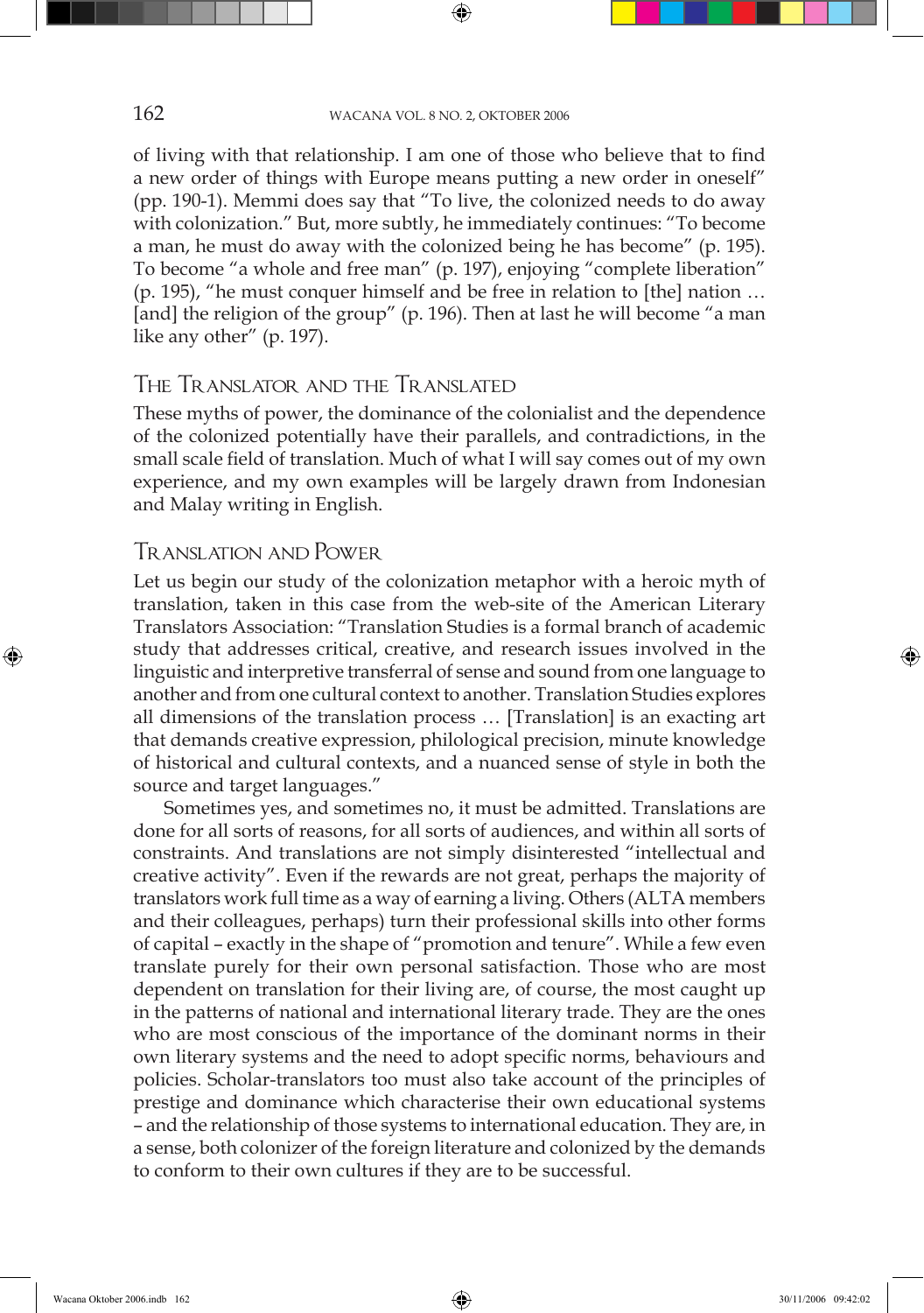Another way of understanding this colonizing is to recognize that translations inevitably involve an ideological element. As Susan Bassnett and Andre Lefevere state in their Introduction to Edwin Gentzler's *Contemporary Translation Theory,*: "All rewritings, whatever their intention, reflect a certain ideology and a poetics and as such manipulate literature to function in a given society in a given way. Rewriting is manipulation, undertaken in the service of power, and in its positive aspect can help in the evolution of a literature and a society. Rewritings can introduce new concepts, new genres, new devices, and the history of translation is also the history of literary innovation, of the shaping power of one culture on another. But rewriting can also repress innovation, distort and contain, and in an age of ever increasing manipulation of all kinds, the study of the manipulative processes of literature as exemplified by translation can help us towards a greater awareness of the world in which we live"(Bassnett 1999: ix).

The play of manipulation in the service of power in bridging the differences between the differing factors of both the source and target literary polysystems (these factors include different producers, consumers, institutions, repertoires, market and product) inevitably holds even between literatures that are relatively close. (And despite American poet Wallace Stevens' optimistic pronouncement – "French and English constitute a single language"(Auster 1984: xxvii) – we know that this is not really so. Those who doubt this should begin with the first sentence of Marguerite Duras's "Ecrire": *"C'est dans une maison qu'on est seul."*<sup>2</sup> ) When the relationship between the two systems is based on distinct inequalities, as in colonial or global market relations, the differences can be much stronger and much more obvious. Douglas Robinson provides a convenient summary of Richard Jacquemond's four hypotheses on "the problems of translating across power differentials":

- 1. A dominated culture will invariably translate far more of the hegemonic culture than the latter will of the former.
- 2. When the hegemonic culture does translate works produced by the dominated culture, those works will be perceived and presented as difficult, mysterious, inscrutable, esoteric and in need of a small cadre of intellectuals to interpret them, while a dominated culture will translate a hegemonic culture's works accessibly for the masses.
- 3. A hegemonic culture will only translate those works by authors in a dominated culture that fit the former's preconceived notions of the latter.
- 4. Authors in a dominated culture who dream of reaching a large audience will tend to write for translation into a hegemonic language, and this will require some degree of compliance with stereotypes (Robinson 1997:  $31 - 32$ ).

To be a translator from a dominant culture is thus to be part on an ongoing process of colonization. However, this discussion of power too needs to be

<sup>2</sup> see *Ecrire,* Gallimard, Paris 1993, p. 15. On the cross-cultural nature of Duras's own work, see Catherine Bouthors-Paillart: *Duras la métisse: Métissage fantasmatique et linguistique dans l'oeuvre de Marguerite Duras*, Droz, Geneva 2002.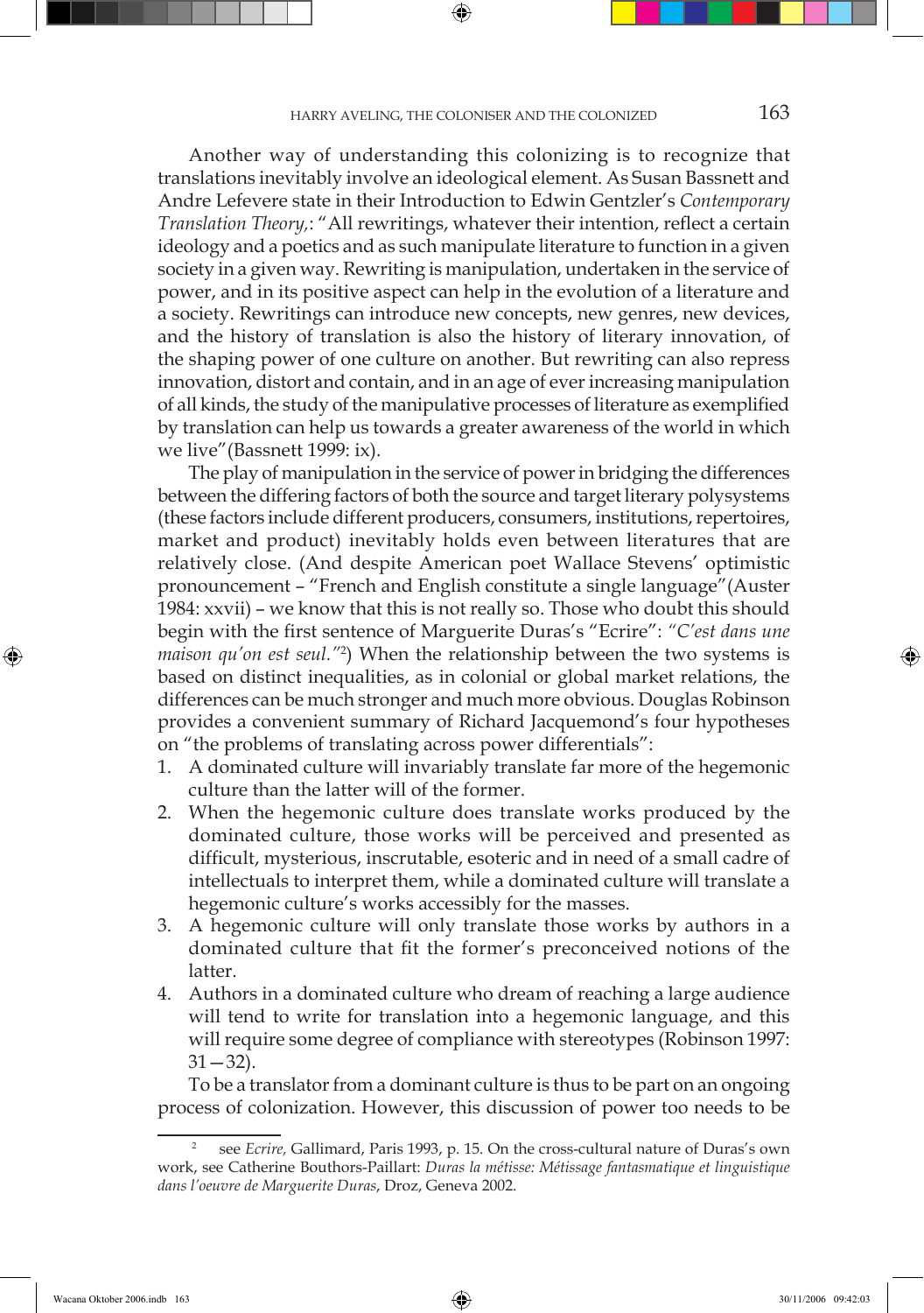#### 164 WACANA VOL. 8 NO. 2, OKTOBER 2006

⊕

further nuanced, because it suggests that there is only one center of power, that to be found in Europe. In the same lectures we referred to earlier in this paper, Foucault has argued: "Power must be analysed as something which circulates, or rather as something which only functions in the form of a chain. It is never localised here or there, never in anybody's hands, never appropriated as a commodity or a piece of wealth. Power is employed through a net-like organisation" (Foucault 1980: 98). Within the literary system of English, there are, in fact, multiple centers and multiple dominations – it is not the same thing to publish a translation in Brisbane, Australia, as it is to publish in Athens, Ohio; and not the same thing to publish in Athens, Ohio as it is to publish in New York City, New York. Within the so called "dominated culture" – in Hong Kong, Singapore, Kuala Lumpur and New Delhi, publishers may also want to publish English translations, for various reasons – including prestige, sentiment, the desire to publicise national cultures, and the hope of wider markets. Here other chains of power come into play: dominated cultures may be hegemonic cultures in their own territories.

## The Translator

⊕

The "translator who accepts" the norms, behaviors and policies of the dominant literary system will produce works that are congruent with the expectations of the home market. In the case of translation from Indonesia, the most commercially successful translations have confirmed the impression that Indonesia is governed by a heavily authoritarian military regime, which has a brutal disregard for human rights. The Indonesian writers translated have been promoted in the West as brave individuals committed to democracy and personal freedom. Pramoedya Ananta Toer, imprisoned by the Suharto regime for almost two decades, fits this mould exactly, as did Mochtar Lubis (on the right) before him, under Sukarno. The translator who accepts confirms that there are differences between "us" and "them" of a moral and political nature, in which we are superior.

The "translator who refuses" can move in two different directions. One direction is to attempt to introduce the translated literature into the home literary system on its own terms, as a literary sub-system perhaps, that of the translated text, but still as one that has an interest in its own right. (Books which are too much "like our own" will need to be extraordinarily good to make any impression at all.) This interest will normally consist in the variations of the source literary norms from, and their challenges to, the target literary system. An Indonesian woman writer may stand as an example of new styles of feminism, saying things that women writers elsewhere have not yet said. An example is Dorothea Rosa Herliany, whose poem entitled "Wedding Diary" begins: "When I married you, I never promised to be faithful/ in fact you agreed to be my slave …" (Herliany 2004: 166). A dramatist, such as Arifin C. Noer, can show different ways of moving theatrical action between the world of the real and that of the dream, through the use of wayang shadow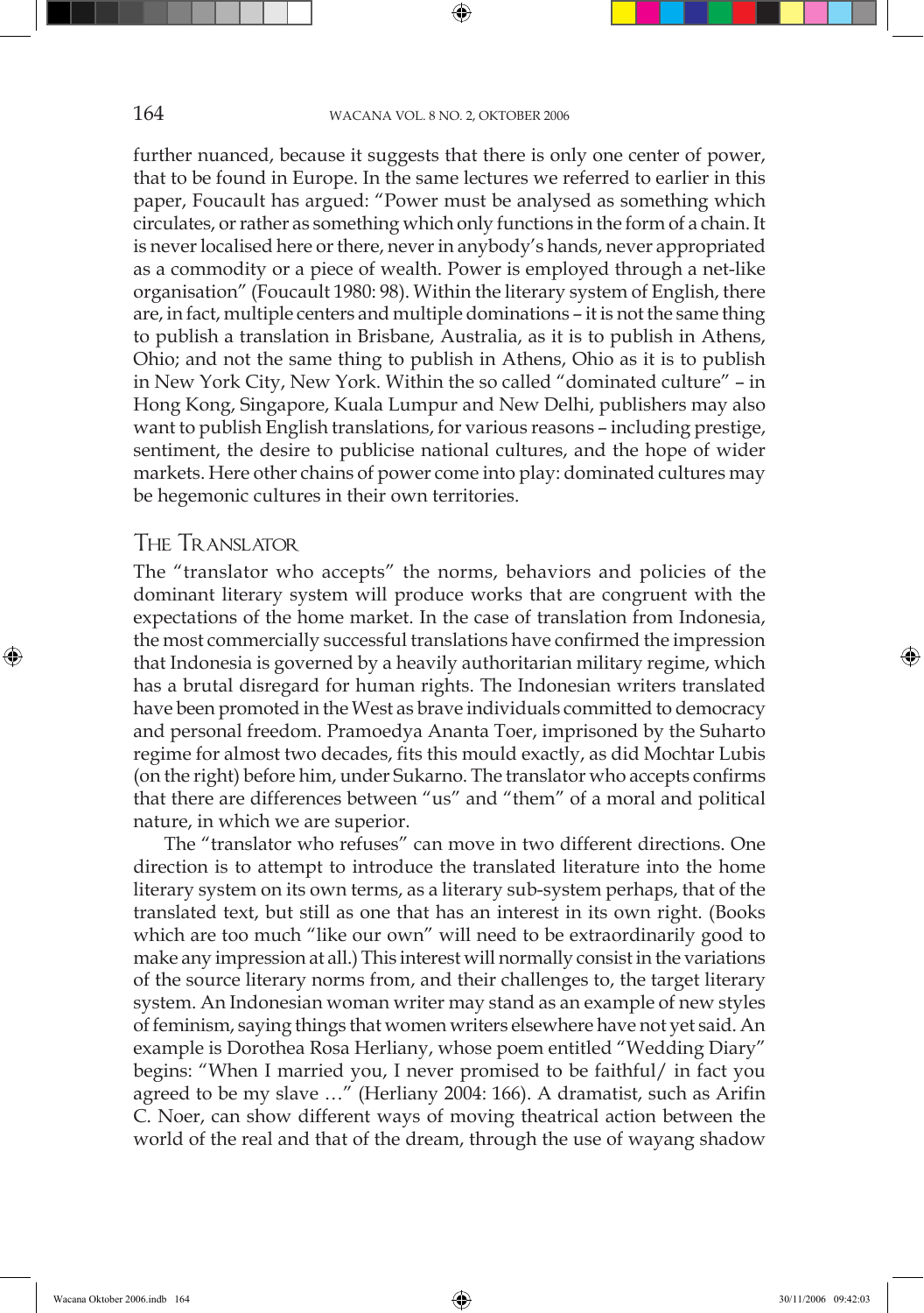play techniques.<sup>3</sup> A surrealist short story writer, such as Danarto, can open the world of narrative to mystical pantheistic influences that are important in Javanese culture but less obvious in most contemporary English literature.<sup>4</sup> Or so one hopes anyway.

Another direction is to translate and publish in the dominated region itself. Here the translator's case is similar to that of the liberal colonist. In translating books that are central to the literary norms of the dominated system, it may well be found that methods of characterisation, plot development, and moral assessment are not those with which one is necessarily comfortable. Commissioned translations are often of works that are important in the source culture but likely to be of lesser interest to the assumed target audience.

In my youth, I decided to translate the great Malay novel *Salina* – great most especially because it is almost five hundred pages long – but once started, I also felt that it was unnecessarily repetitive and unlikely to sustain the interest of readers used to a more concise style. Consequently, my final translation was about half the size of the original, and appared even shorter when it was published in a small book format on thin paper (Said 1961: 495); Said 1975: 278). Today graduate students in Malaysia write doctoral theses on my shortcomings. What I didn't realise at the time was that my translation would only be read in the region itself: the local norms applied to both the English and the Malay texts. (I have also had the opposite honor of being told by a young Philippine scholar: "You are our gateway to Indonesian literature". As none of my translations have been published in the Philippines, the student had presumably relied on photocopies of those books which were published in Singapore and Hong Kong – by Heinemann Educational Books (Asia) Pty Ltd.)

Both the translator who accepts and the one who refuses are, in their different ways, colonized by the text – its words, grammatical problems, rhythm, tone and its linguistic, social and cultural meanings (Bly 1983). They may be colonized by the assumption of inferiority that translators often labor under, and the sense that what "they" translate is not as important as what "we" write. There is another form of potential colonization of the translator as well – by the colonized. Translators are often sought out by authors who recognise, more clearly than the translator does, that translation into English gives the local author access to a vast literary circuit of publishers, conferences and grants. As a translator who tries to refuse, in this case to refuse to translate work which I do not think is of high standard within its own literary system, or is not likely to be appreciated by English readers (and these two things are not necessarily identical), I have also been abused in public forums by those whom I have slighted in some way or another. The translator can be criticised in considerable linguistic detail by those for whom English is not a first language. One can also be soundly abused by those one has not translated at all. It is hard not to feel, sometimes, that translation is a lose-lose game. As Howard Goldblatt asked in the *Washington Post* in April 2002: "Who are these 3 see Dewan Bahasa dan Pustaka, Kuala Lumpur on *Moths* (1975).

<sup>4</sup> see a mystical pantheisteic influences in Javanese culture on *Abracadabra,* (Danarto 2001).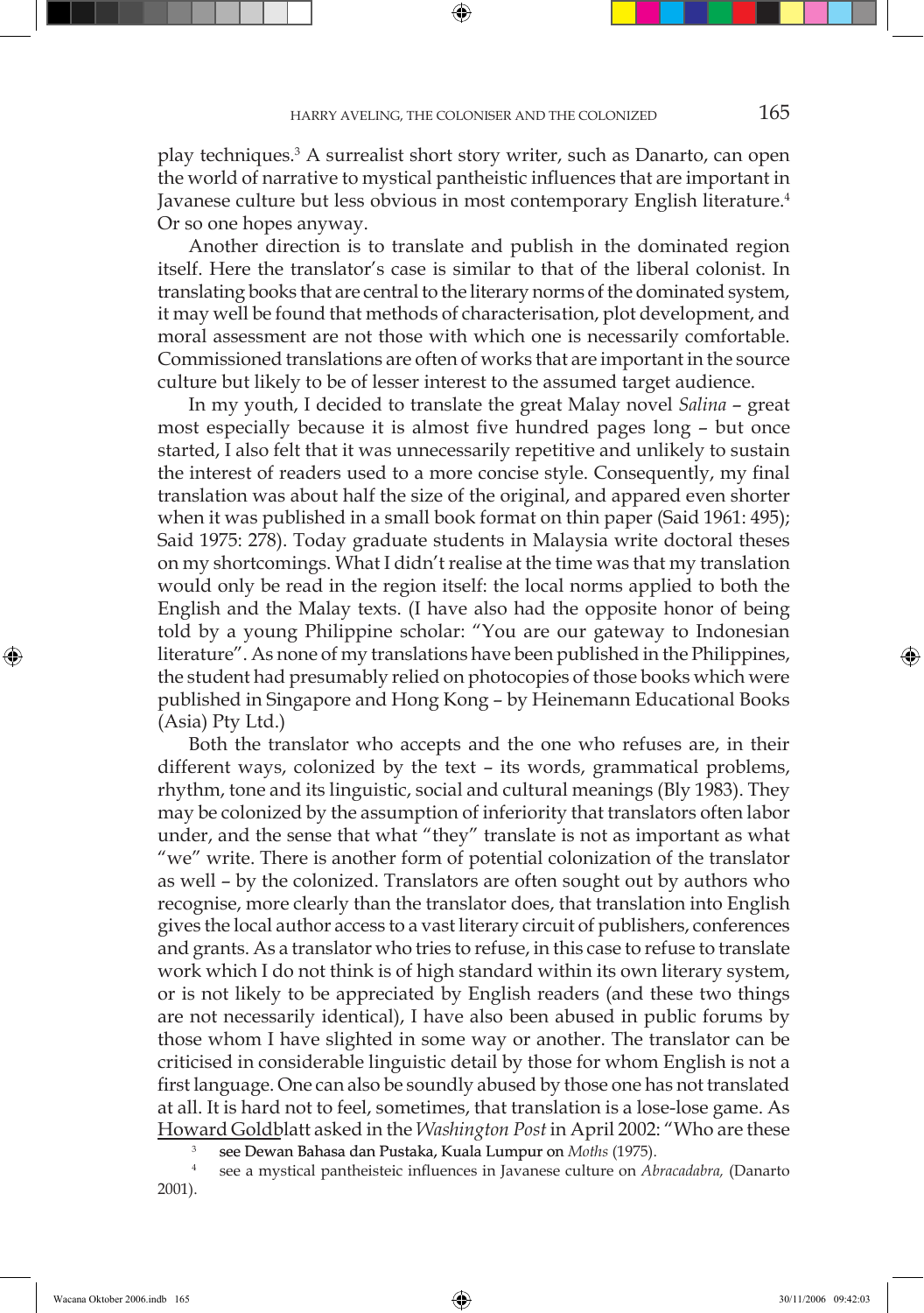people everyone loves to hate, and, if they're so bad, how do they get away with what they're doing?"<sup>5</sup> They are the colonized, translators.

## The Translated Writer

The translated writer (or the writer who hopes to be translated) can agree to translation gracefully, actively seek out a translator, produce work which is "appropriate" for translation, accept invitations to be translated when they come, ignore them when they do not, or consciously refuse them. Most writers, no doubt, do not see translation as the ultimate validation of their work or acceptance by a "dominant" culture as superior to publication in their own. Despite the belief of postcolonial theorists that the center (England) is superior, and the standard by which everything in the Empire measures itself, this is not widely accepted in those "peripheries" which, in fact, commonly regard themselves as the "center" of all that matters – in literature as in everything else. Here the Empire does not "write back"; as I have suggested elsewhere, it simply writes to itself.<sup>6</sup> At this point, silence is possible – but not inevitable. Relationships between translators and translated authors are many and complex. Foucault, again, reminds us that: "there are no relations of power without resistances; that the latter are all the more real and effective because they are formed right at the point where relations of power are exercised; resistance to power does not have to come from elsewhere to be real, nor is it inexorably frustrated through being the compatriot of power. It exists all the more by being in the same place as power; hence, like power, resistance is multiple and can be integrated in global strategies" (Foucault 1980: 142).

## The Space In-Between

Margaret Anman has suggested that: "we can talk of 'translation' when a source text (of oral or written nature) has, for a particular purpose, been used as the model for the production of a text in the target culture" (Hatim 2001: 27). Memmi provides us with one metaphor of potential relations based on domination and subordination between the translator and the translated text and author, which I have tried to suggest is worth exploring. There are, indeed, many other ways of imagining this coming together of writer and text, source and target language, foreign and domestic literature and culture, one market-place and another. The relationship has also been seen, positively, as an act of love, a mutually faithful marriage, a creative partnership, a temporary flirtation, or, negatively, as an act of betrayal, violent possession, rape, even murder and cannibalism.<sup>7</sup> The metaphor one prefers may in the end depend

<sup>5</sup> see "The Writing Life", *Washington Post,* Sunday April 28, 2002, Book World, p. 10. I have discussed Goldblatt's remarks in my paper, "Mistakes" in Translation: A Functionalist Approach, presented to the Third Workshop on "The Art of Translation", SOAS, University of London, September 2002; subsequently published in *CELT: A Journal of Culture, English Language Teaching & Literature,* 3:1, July 2003, pp. 1-12.

<sup>6</sup> see "Non-English Postcolonial Fictions? The Malaysian Case", *SPAN*, 36:II, October 1993, p. 405.

<sup>7</sup> see in *The Translator's Invisibility,* Venuti speaks of "the violence that resides in the very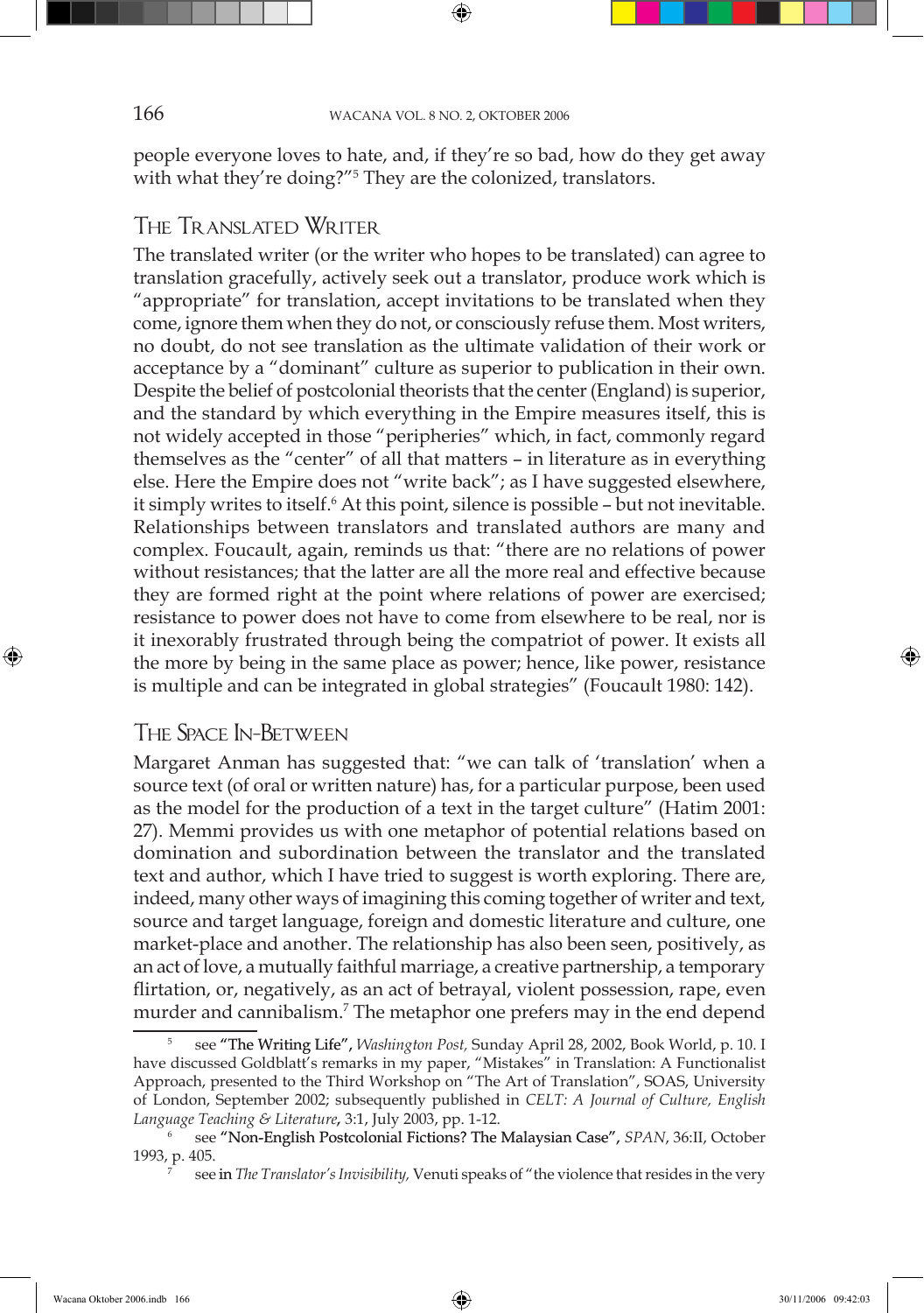#### HARRY AVELING, THE COLONISER AND THE COLONIZED  $167$

⊕

on the needs of the moment and the personalities of those involved.

Another way of conceptualising the meeting is to see translation as the creation of a "meta-literature", of developing a third space between the original text and the translated text, potentially separate from both. The term, "meta-literature" stems from the essay "Poem and Meta-poem: Poetry from Dutch to English" by the late James Holmes.<sup>8</sup> Holmes returns us to what I have described above as the heroic myth of translation when he insists that the "meta-poet" must have "acumen as a critic, craftsmanship as a poet, and skill in the analysing and resolving of a confrontation of norms and conventions across linguistic and cultural barriers. Like the critic, the meta-poet will strive to comprehend as thoroughly as possible the many features of the original poem, against the setting of the poet's other writings, the literary traditions of the source culture, and the expressive means of the source language. Like the poet, he will strive to exploit his own creative powers, the literary traditions of the target culture, and the expressive means of the target language in order to produce a verbal object that to all purposes is nothing more nor less than a poem. He differs ... from the critic in what he does with the results of his critical analysis, and from the poet in where he derives the materials for his verse. Holmes argues that "meta-literature" makes use of language to communicate something about literature itself. "Meta-poems" are different kinds of objects from the poem from which they derive. Meta-poems make a comment about the original poem, they clarify what it is doing, what it is about, paraphrase, shift emphases, and even distort its meanings. They interpret "by enactment." What Holmes does not talk about is the differential of power, which transverses the meeting, even in a so-called neutral space. This dimension, it should now be clear, must be of concern to all translators. The third space is not necessarily neutral territory.

And this brings me back to Memmi for the last time. In translation too, "it is important for all of us to discover a new way of living with that relationship" (p. 190). The translator must find a personally satisfying way of participating, consciously, honestly and openly, as one member of "two psychical and cultural realms", in which "the two worlds symbolized and conveyed by the two tongues" are, and **are not,** in conflict (p. 151). The translator, in this postcolonial world, "must conquer himself [or herself] and be free" (p. 196), an authentic human being in equal relationship with another free human being.

Wacana Oktober 2006.indb 167 30/11/2006 09:42:03

purpose and activity of translation" (p. 18). Rosemarie Waldrop's essay: "Silence, the Devil and Jabès", in (ed.) R. Warren: *The Art of Translation,* Northeastern University Press, Boston 1989, describes "the pleasure of destruction" involved in breaking apart "this seemingly natural fusion of elements." She insists: "We must wrench apart. We must kill" (p. 226). The energy so released is, in the best Dionysian manner, creative energy.

<sup>8</sup> see and check on The essay is included in Holmes: *Translated Papers in Literary Translation and Translation Studies,* Rodopi, Amsterdam 1988.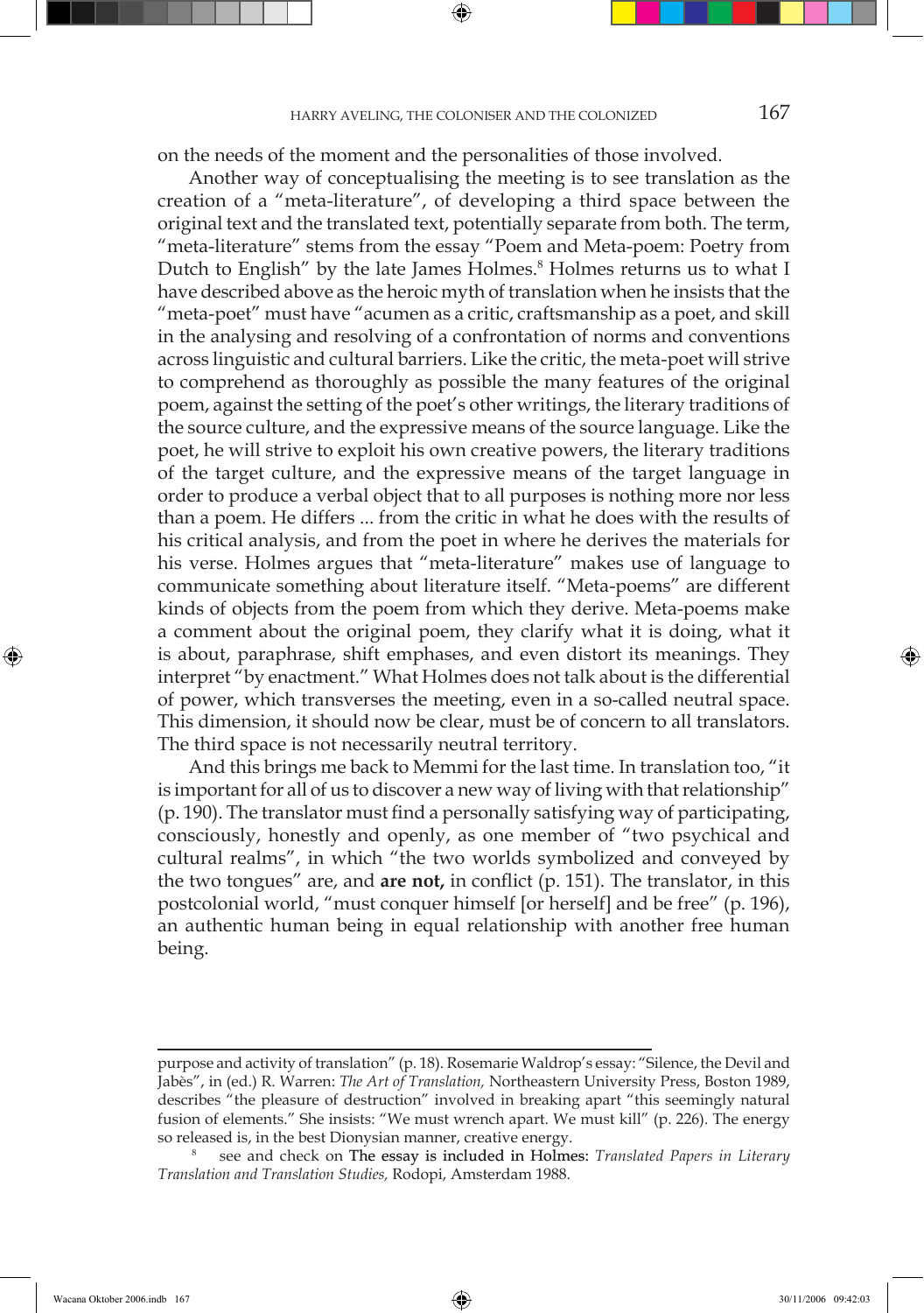## List of Reference

Alessandrini, Anthony (ed.) (1999), *Frantz Fanon: Critical Perspectives,* London: Routledge.

Ashcroft, Bill, Gareth Griffiths and Helen Tiffin (1989), *The Empire Writes Back: Theory and Practice in Post-Colonial Literatures,* London: Routledge.

- Auster, Paul (ed.) (1984), *The Random House Book of Twentieth Century French Poetry,* New York: Vintage Books.
- Aveling, Harry (2003), "'Mistakes' in Translation: A Functionalist Approach", *CELT: A Journal of Culture, English Language Teaching & Literature,* 3:1, July, pp. 1-12.
- Aveling, Harry (1993), "Non‑English Postcolonial Fictions? The Malaysian Case", *SPAN,* Special Issue 36, Vol. II, October, pp 394‑405.
- Bassnett, Susan and Harish Trivedi (eds.) (1999), *Post-Colonial Translation,* London: Routledge.
- Bassnett-McGuire, Susan (1980), *Translation Studies,* London: Methuen.
- Bhabha, Homi (1994), *The Location of Culture,* London: Routledge.
- Bouthors-Paillart, Catherine (2002), *Duras la métisse: Métissage fantasmatique et linguistique dans l'oeuvre de Marguerite Duras*, Geneva: Droz.
- Bly, Robert *(1983), The Eight Stages of Translation*, Boston: Rowan Tree Press.
- Déjeux, Jean (1973), *Littérature Maghrébine de Language Française*, Ottawa: Naaman.
- Donaldson, Laura (1992), *Decolonizing Feminisms: Race, Gender and Empire-Building*, London: Routledge.
- Duras, Marguerite (1993), *Ecrire,* Paris: Gallimard.
- Fanon, Frantz (1970), *Black Skin, White Masks,* trans. C.M. Markmann, London: Paladin .
- Fanon, Frantz (1969), *The Wretched of the Earth,* trans. C. Farrington, Harmondsworth: Penguin.
- Foucault, Michel (1980), *Power/Knowledge: Selected Interviews and Other Writings 1972-1977,* ed. C. Gordon, New York: Pantheon.
- Foulcher, Keith and A. Day (eds) (2002), *Clearing a Space: Postcolonial Readings of Modern Indonesian Literature,* Leiden: KITLV.

Gandhi, Leela (1998), *Postcolonial Theory,* Sydney: Allen & Unwin.

- Herliany, Dorothea Rosa (2004), *Life Sentences: Selected Poems,* trans. H. Aveling, Magelang: IndonesiaTera
- Holmes, James (1988), *Translated! Papers in Literary Translation and Translation Studies*, Amsterdam: Rodopi.
- Iblfassi, Laïla and N. Hitchcott (eds.) (1996), *African Francophone Writing: A Critical Introduction,*  Oxford: Berg.
- Mannoni, O (1964), *Prospero and Caliban: The Psychology of Colonization,* trans P. Powesland, New York: Praeger.
- Memmi, Albert (2003), *The Colonizer and the Colonized,* trans. H. Greenfeld, London: Earthscan.
- Memmi, Albert (1984) *Dependence,* trans. P. A. Facey, Boston: Beacon.
- Memmi, Albert (2000), *Racism,* trans. S. Martinthorp, Minneapolis: University of Minnesota Press.
- Memmi, Albert (1971), *The Scorpion,* trans. E. Levieux, New York: Grossman.
- Memmi, Albert (ed.) (1985), *Ecrivains francophones du Maghreb,* Paris: Seghers.

Monego, Joan Phyllis (1984), *Maghrebian Literature in French,* Boston: Twayne .

Moore-Gilbert, Bart (1997), *Postcolonial Theory,* London: Verso.

- Munday, Jeremy (2001), *Introducing Translation Studies: Theories and Applications,* London: Routledge
- Nguyen, Nathalie Huynh Chau (2003), *Vietnamese Voices: Gender and Cultural Identity in the Vietnamese Francophone Novel,* DeKalb: Southeast Asia Publications, Northern Illinois University.
- Niranjana, Tejaswini (1992), *Siting Translation: History, Post-structuralism and the Colonial Context,*  Berkeley: University of California Press.
- Robinson, Donald (1997), *Translation and Empire: Postcolonial Theories Explained,* Manchester: St Jerome.

⊕